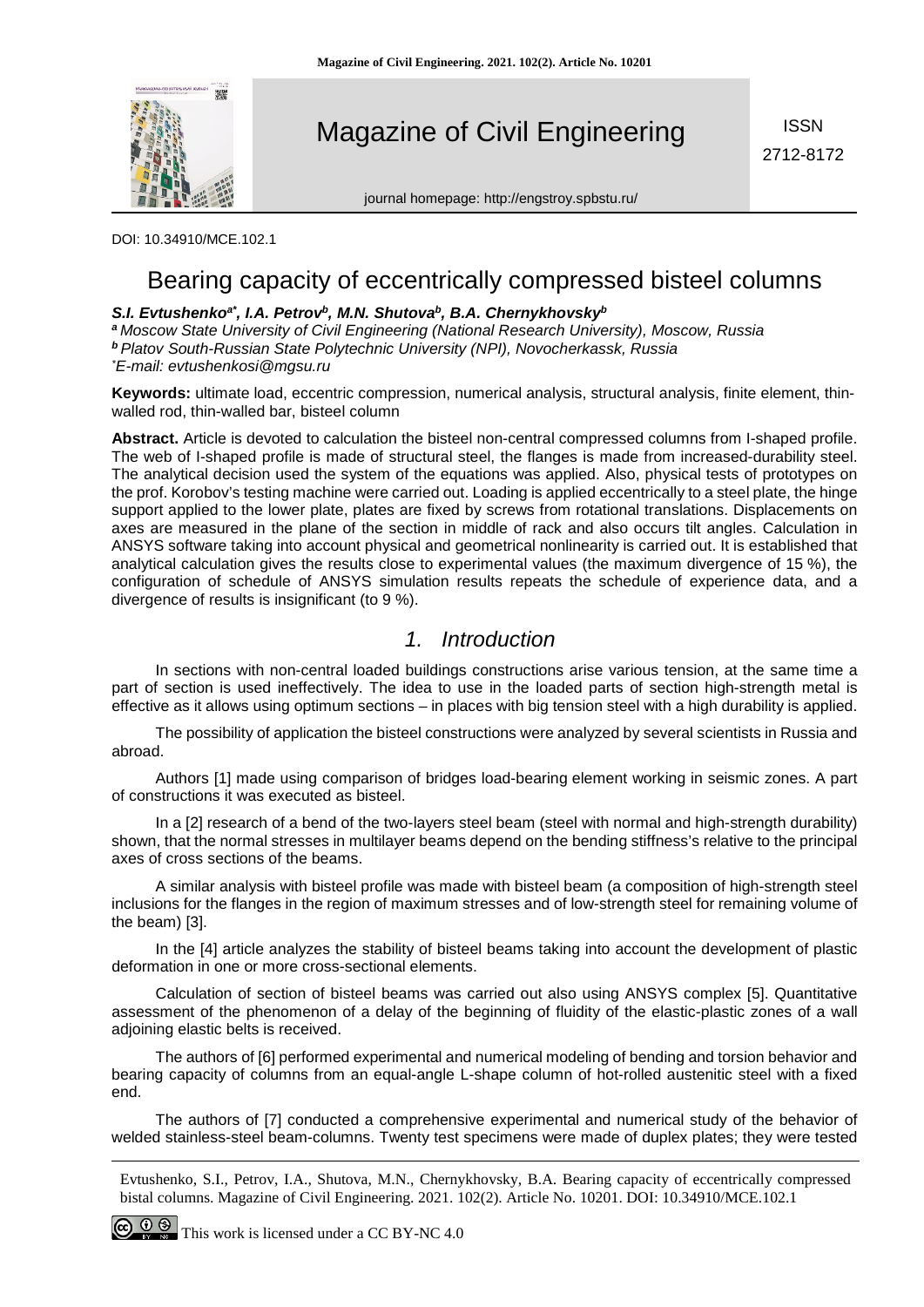for bending with compression. Tensile tests and geometric defects were also conducted. Numerical models were developed, calibrated according to test results and subsequently used in parametric studies, taking into account a wider range of sample geometries.

The authors of [8] studied the properties of a rack made of square steel pipes filled with concrete with a cross section in the L-shape. Using two eccentric compression experiments, the fracture mode, load displacement curves for the entire element, and deflection curves for the rack were obtained.

The authors of [9] experimentally and numerically investigated the bending behavior of welded steel I-beams under eccentric compression.

The authors of [10] studied the mechanical properties of a steel L-shape column rigidly fixed with one support. The influence of the plate thickness and the number of bolts on the bearing capacity was analyzed.

The authors of [11] performed an experimental study to assess the effect of vertical soil movement on steel columns with wide flanges in the lower floors of steel frames. Three cyclic side load tests were performed.

The authors of [12] conducted a numerical study of columns made of high-strength steel plates. The study included 4 reference models, confirmed by test data, and parametric research models.

The authors of [13] tested 28 steel L-shape specimens to study their reaction when it is necessary to withstand the axial compressive load at different end eccentricities.

The authors of [14] investigated the stability and design of laser-welded stainless-steel I-beam columns.

In [15], the authors conducted an experimental study on the ultimate strength of welded I-beams made of steel using laser cutting under axial compression.

The methodology for calculating centrally and eccentrically compressed non-ideal rods of a rectangular profile in critical and supercritical states is described in the [16], in which the principle of possible displacements was used as the calculation method.

The authors of [17] proposed variants of linearized differential equations of "geometrically" and "physically" nonlinear problems on bending-torsional deformations of thin-walled open-profile rods. Two "stepby-step" methods for solving the original nonlinear problem are considered. General expressions are obtained for the formation of sequentially refined stiffness matrices of rods as systems with 14 degrees of freedom with the possibility of introducing them into the finite element method programs when calculating bar nonlinearly deformable structures.

The solution of the problem of determining the bearing capacity and stability of compressed rods is urgent. Many authors offer various methods, some of which use the calculus of variations [18−19].

Many scientific works provide examples of determining the bearing capacity of beam and column structures by analytical and numerical methods [20−24].

The purpose of this study is to compare the results (the dependence of the axial displacements of the mid-section) of the calculation of the eccentrically loaded bisteel column using the analytical and numerical method of solution, and also to prove their comparability with the experimental results.

## *2. Methods*

### *2.1. Analytical method*

Bisteel columns are effective constructions in comparison with traditional monosteel standard structures: the bearing capacity of section increases due to elastic-plastic work and a favorable combination of various durability of steel.

At production welded I-shaped profiles residual tension influence were arisen. Their influence on the intense deformed condition of thin-walled elements of metal designs is studied insufficiently. Calculation methods were developed for bisteel elements of metal constructions beyond an elasticity limit.

Algorithms of finding of maximum loads of non-central compressed welded the bisteel columns are developed, considering residual welding tension and elastic-plastic deformations.

According to project codes calculation of the compressed elements of steel metal structures consists of:

- − selection of the sizes of cross section providing the set service conditions at and minimum cost;
- − check of durability;
- − check of rigidity;
- − check of general stability and also stability of elements of cross section.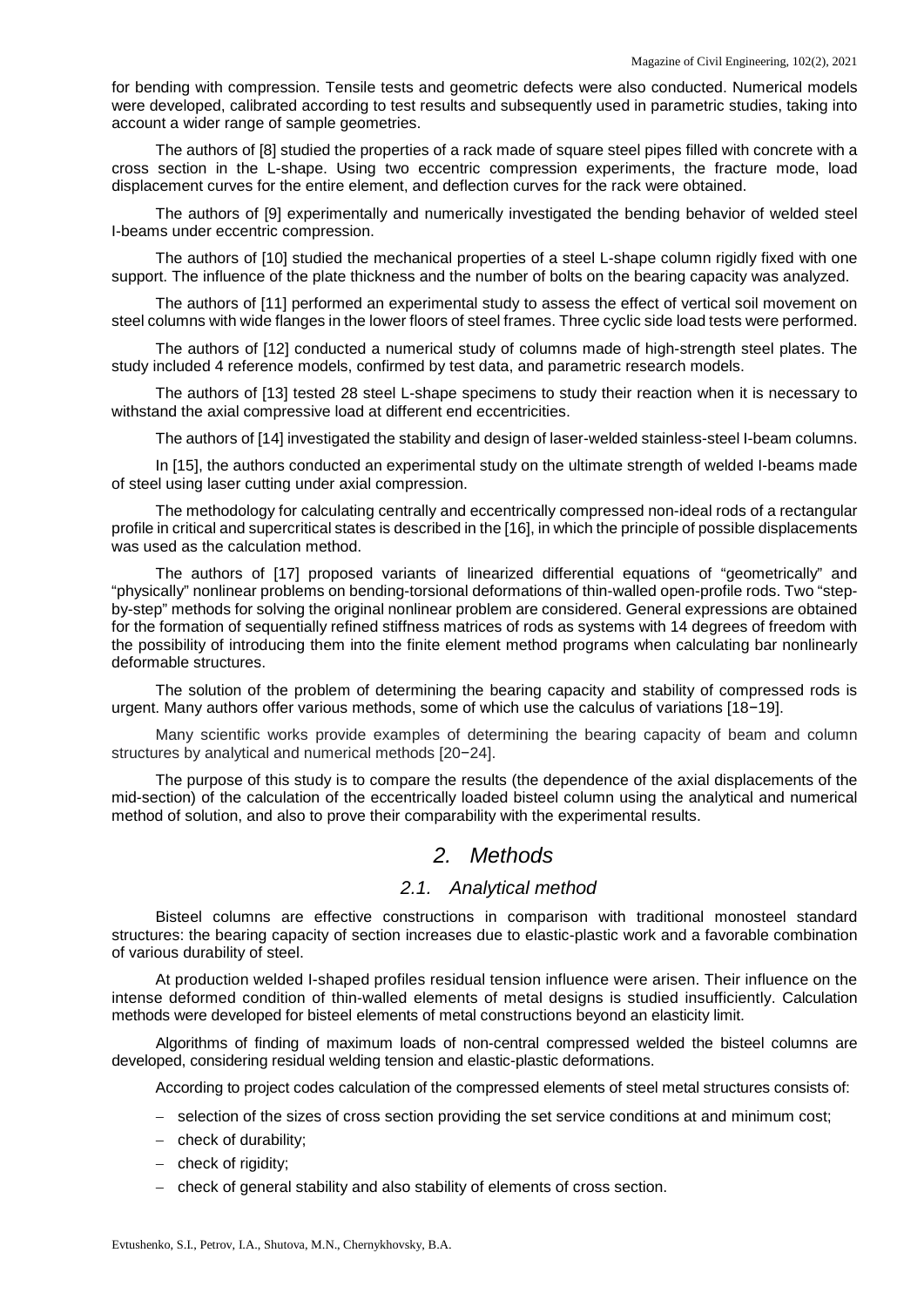Feature of work of non-central compressed columns with two-axis eccentricity is the development of all three characteristic deformations (deflections in two planes and the angles of twisting).

For the analysis of the intense deformed condition of thin-walled elements at elastic-plastic deformations used the charts of balance conditions connecting the internal forces of a profile with its displacements.

Searching of the limit parameter of the load *N*(loss of bearing capacity) provides by step method. *N*lim is a load from requirement of first and second group of limiting condition.

The conducted researches are based on the system of the differential equations of a bend and torsion of thin-walled cores of open profile with the geometrical and physical nonlinearity, offered by A.Z. Zarifyan [25]. The decision of a boundary-value problem based on method of "elastic solution", developed by A.A. Ilyushin.

For analyses pendulum column (H-shape form), compressed by longitudinal force *N*, having an eccentricity *ex*, *ey* (shown on Fig. 1) using system of the differential equations (1):

$$
\begin{cases}\nE A \zeta_t^H = q_{zy,t}; \\
E I_y \zeta_t^H + (1 - \frac{I_y}{I_x})(M_x \theta_t)^* + N \zeta_t^* = q_{xy,t} \\
E I_x \eta_t^H + (1 - \frac{I_x}{I_y})(M_y \theta_t)^* + N \eta_t^* = q_{yy,t}; \\
E I_{\omega} \theta_t^H - G I_{tor} \theta_t^* + M_x \zeta_t^* + M_y \eta_t^* + \frac{I_y + I_x}{A} N = m_{\psi,t}\n\end{cases}
$$
\n(1)

where *qz*ψ,*t*, *qx*ψ,*t*, *qу*<sup>ψ</sup>,*t*, *m*<sup>ψ</sup>*<sup>t</sup>* are intensity of additional distributed loading in the plasticity zone, which depends on the propagation of the plastic strain zones along the cross section and the length of the rod. The additional load functions were determined from the formulas:

$$
q_{z\psi} = N_{\psi}; \, q_{x\psi} = (M_{y\psi})''; \, q_{y\psi} = -(M_{x\psi})''; \, m_{\psi} = B_{\psi}, \tag{2}
$$

where  $N_{\psi}$ ,  $M_{x\psi}$ ,  $M_{y\psi}$ ,  $B_{\psi}$  are partial values of internal forces in the zones of plastic deformations of the rod's cross sections, arising from the difference between the elastic and effective stresses, according to the actual diagrams of deformation of the materials of the column elements (<sup>σ</sup>*i−*<sup>ε</sup>*i*). In the absence of plastic deformations in the sections, we consider these quantities to be equal to zero. A detailed description of the algorithm for determining the bearing capacity for eccentrically compressed rods, taking into account the geometric and physical nonlinearity, is given in [26].

In the general case, the algorithm for solving the system of nonlinear differential equations was implemented as follows:

- at the first step, the plasticity function  $\psi_I(\varepsilon_i)$ , the intensity of the additional loads  $q_{x\psi, I}$ , ..., as well as the additional forces in the boundary sections  $M_{x\psi}$ ,  $I_1$ , ... are set equal to zero and a system of linearized ordinary differential equations was solved. At the next stage, the values of the displacement functions  $\zeta_I$ ,  $\zeta_I$ ,  $\eta_I$ ,  $\theta_I$  were determined, the strain intensities  $\varepsilon_i$ , *1* were calculated, the zones of plasticity propagation over the cross sections and the length of the thin-walled rod were found.
- taking into account the nature of the diagrams  $\sigma_{if} = \sigma_{if}(\varepsilon_i)$  for the shelf and  $\sigma_{iw} = \sigma_{iw}(\varepsilon_i)$  for the column wall, the stress intensities  $\sigma_i$ , the plasticity function  $\psi_2(\varepsilon_i)$  were found and the quantities the development of plastic areas, the values  $q_{xy}$ ,  $z$ , ... and  $M_{xy}$ ,  $z$ , .... The rod, in addition to the given external forces, was loaded with additional distributed loads  $q_{xy}$ ,  $z$ , ... in the span along the elastoplastic region and additional forces *Mx*ψ*, 2*, ... at the ends. Since the expressions *qx*ψ*, 2*, ...,  $M_{x\psi, 2}$ , ... were determined by substituting the corresponding formulas for the displacement functions of the previous approximation into nonlinear terms, a system of linear differential equations was obtained.

The calculation in the third and following approximations was reduced to the sequential solution of linear equations.

The system of differential equations (1) for calculating elastoplastic thin-walled rods of an open profile is obtained on the basis of the following premises: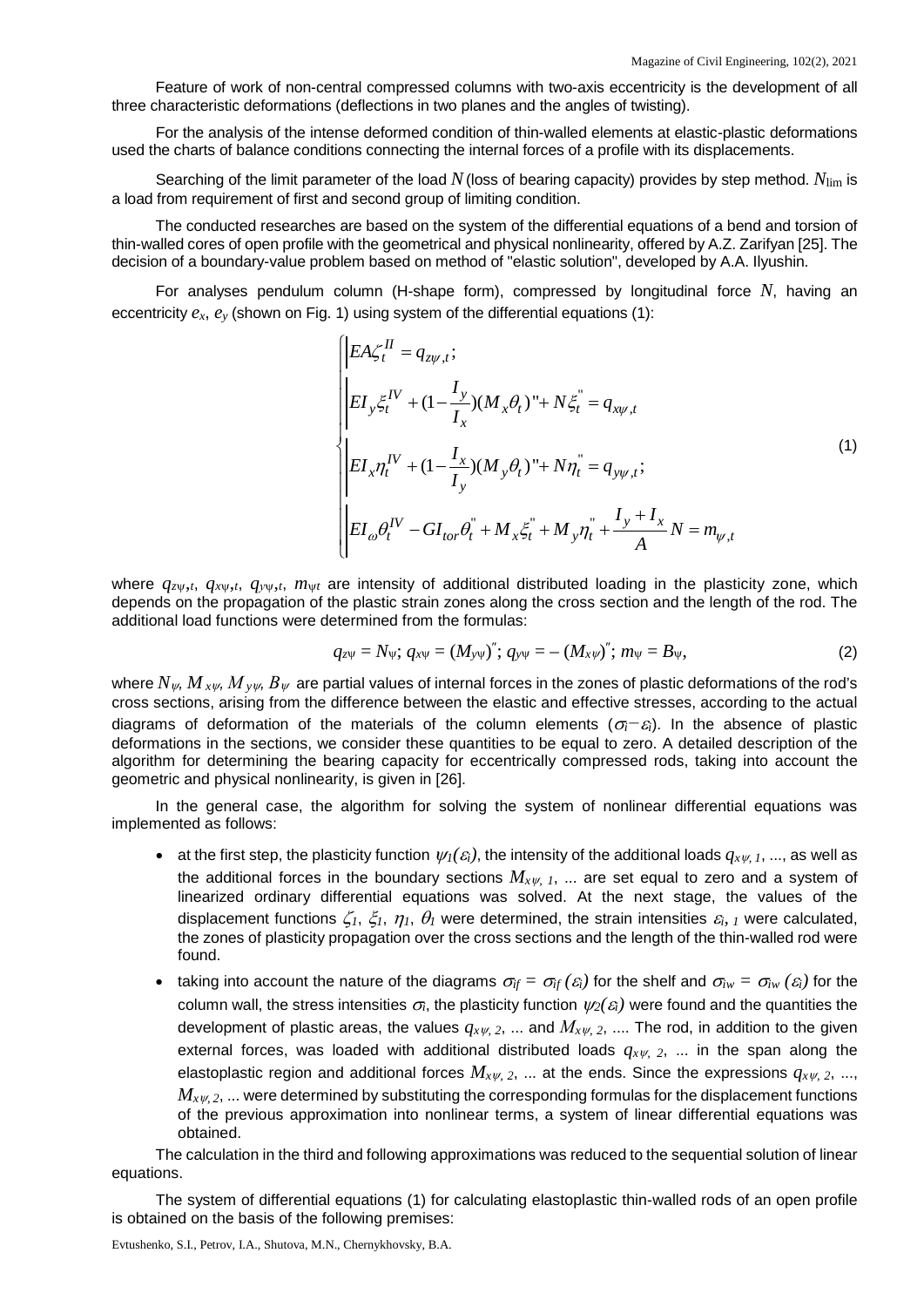- the projection of the contour of the cross section on the accompanying plane normal to the deformed axis of the centers of bending of the rod is not distorted;
- shear deformations of the middle surface are insignificant, and their influence on the law of distribution of longitudinal displacements along the midline of the contour can be neglected;
- normal stresses in the cross section are considered uniformly distributed over the thickness;
- tangential stresses <sup>τ</sup>*zs* are directed parallel to the tangent to the midline and along the thickness of the profile elements and vary linearly.
- for rods made of elastoplastic materials, under simple loading, the dependence between the stress intensity  $\sigma_i$  and the strain rate  $\varepsilon_i$  is taken in the form  $\sigma_i = E \left[1-\psi(\varepsilon_i)\right] \varepsilon_z$ , where  $\psi(\varepsilon_i)$  is a function depending on the achieved level of strain intensity and determined from the diagram <sup>σ</sup>*i*<sup>−</sup> <sup>ε</sup>*i* of the material;
- with simple loading in the rods of elastoplastic materials, there is a continuous increase in the strain intensity;
- the relationship between deformations and components of the displacement vector has the form

$$
\varepsilon_z = \zeta' - (\xi'' + \theta \eta'') x - (\eta'' - \theta \xi'') y - \theta'' \omega.
$$

• to determine the boundaries of the distribution of plastic zones over cross sections and the length of a thin-walled rod, the Mises plasticity condition was adopted. The transition of the rod to the elastoplastic state occurs when the stress intensity value in the most stressed fibers becomes equal to the yield strength of the material  $\sigma_i = \sigma_{\rm y}$ .

At non-central compression with the two-axis eccentricity identical on both ends, kinematic boundary conditions for  $\xi$ ,  $\eta$ ,  $\theta$  do not change and depend on a way of fixing of a core. Internal efforts in the case of the development of plastic deformations in the main sections when the force *N* is transmitted to the ends of the rod through diaphragms that are rigid from their plane (the absence of an external bimoment at the ends) have the form:

$$
\xi = \eta = \theta = 0, \ \ M_x = Ne_y - M_{xy}, \ \ M_y = -Ne_x - M_{yy}, \ \ B = Ne_xe_y - B_y.
$$

The calculation results using formulas (1), (2) are shown on diagram, Fig. 6, denote by green color.



**Figure 1. The design scheme of column and cross section: 1 – normal-strength steel; 2 – high-strength steel.**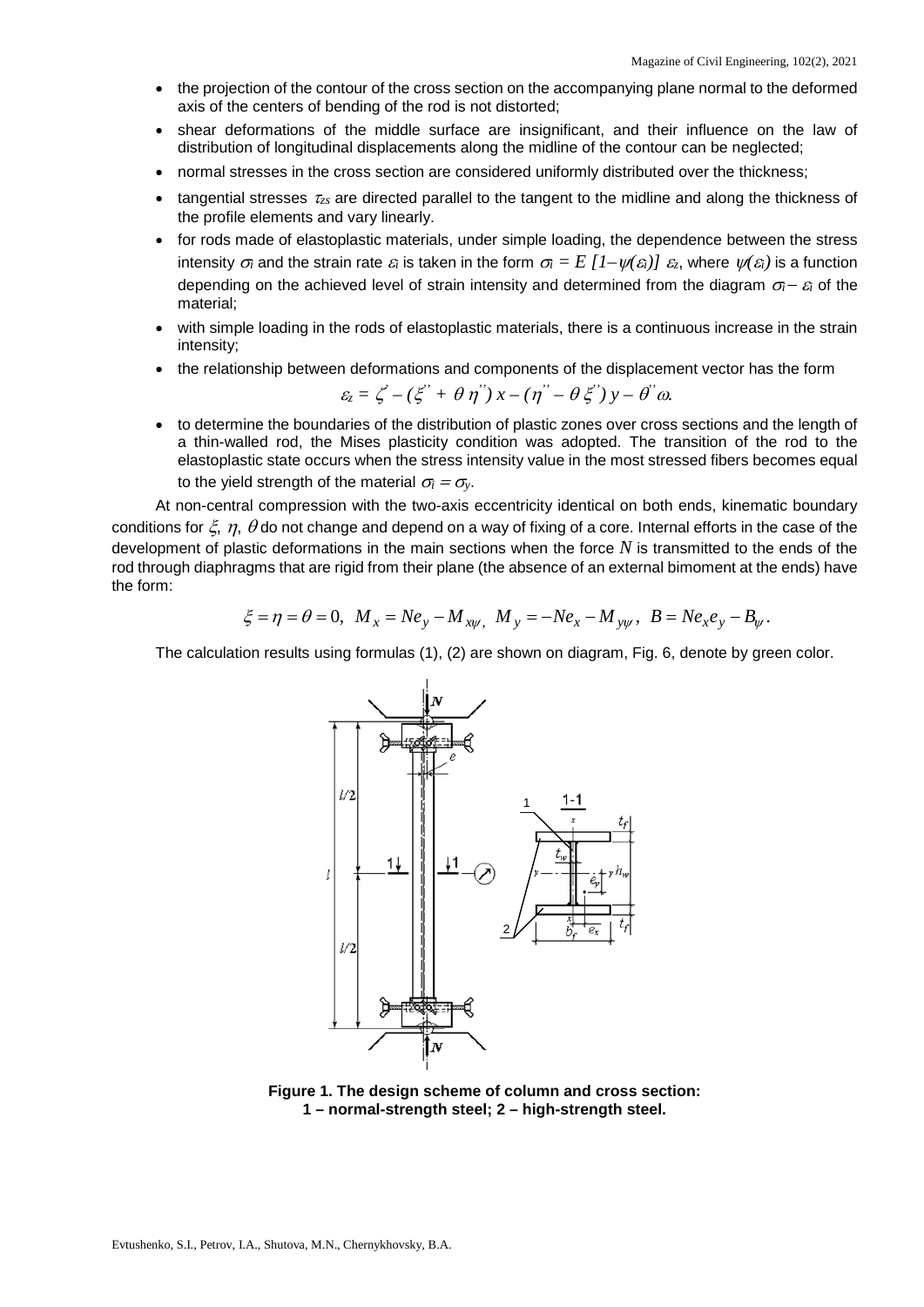| Nº             | Name           | <b>Geometrical values</b> |       |                |                | loadings<br>Design | Slenderness       |              |  |
|----------------|----------------|---------------------------|-------|----------------|----------------|--------------------|-------------------|--------------|--|
|                |                | $h_w$ ,                   | $b_f$ | $t_w$ ,        | $t_f$ ,        |                    |                   | Length /, cm |  |
| of rack        |                | mm                        | mm    | mm<br>mm       |                | $N$ , kN           | $\lambda_{\rm v}$ |              |  |
| 1              | $\overline{2}$ | 8                         | 9     | 10             | 11             | 13                 | 14                | 15           |  |
| 1              | KM 1-01        | 62                        | 61    | $\overline{2}$ | $\overline{2}$ |                    | 60                | 85.5         |  |
| $\overline{c}$ | KM 1-02        | 63                        | 60    | 2              | $\overline{2}$ | 34.0               | 61                | --           |  |
| 3              | KB 1-03        | 42                        | 38    | $\overline{2}$ | 4.5            |                    | 96                | 94           |  |
| $\overline{4}$ | KB 1-04        | 41                        | 39    | $\overline{2}$ | 4.5            | 23.0               | 94                | --           |  |
| 5              | KB 2-01        | 26                        | 45    | $\overline{2}$ | 4.5            |                    | 85                | 105          |  |
| 6              | KB 2-02        | 27                        | 44    | $\overline{2}$ | 4.6            |                    | 88                | --           |  |
| $\overline{7}$ | KB 2-03        | 25                        | 45    | $\overline{2}$ | 4.5            | 24.5               | 85                | --           |  |
| 8              | KB 2-04        | 27                        | 45    | $\overline{c}$ | 4.6            |                    | 86                | --           |  |

### *Table 1. Parameters of the studied specimens.*

Note: KM is monosteel rack; KB is bisteel rack.



**Figure 2. Bilinear isotropic hardening chart: a – 09G2; b – VSt3sp5.**

## *2.2. Experimental method*

Testing of welded I-shaped rack by compression with an eccentricity [27] relative to both main axes were carried out on special test unit based on 10-ton unit used prof. Korobov's system (Fig. 3).



**Figure 3. Overall view of test unit.**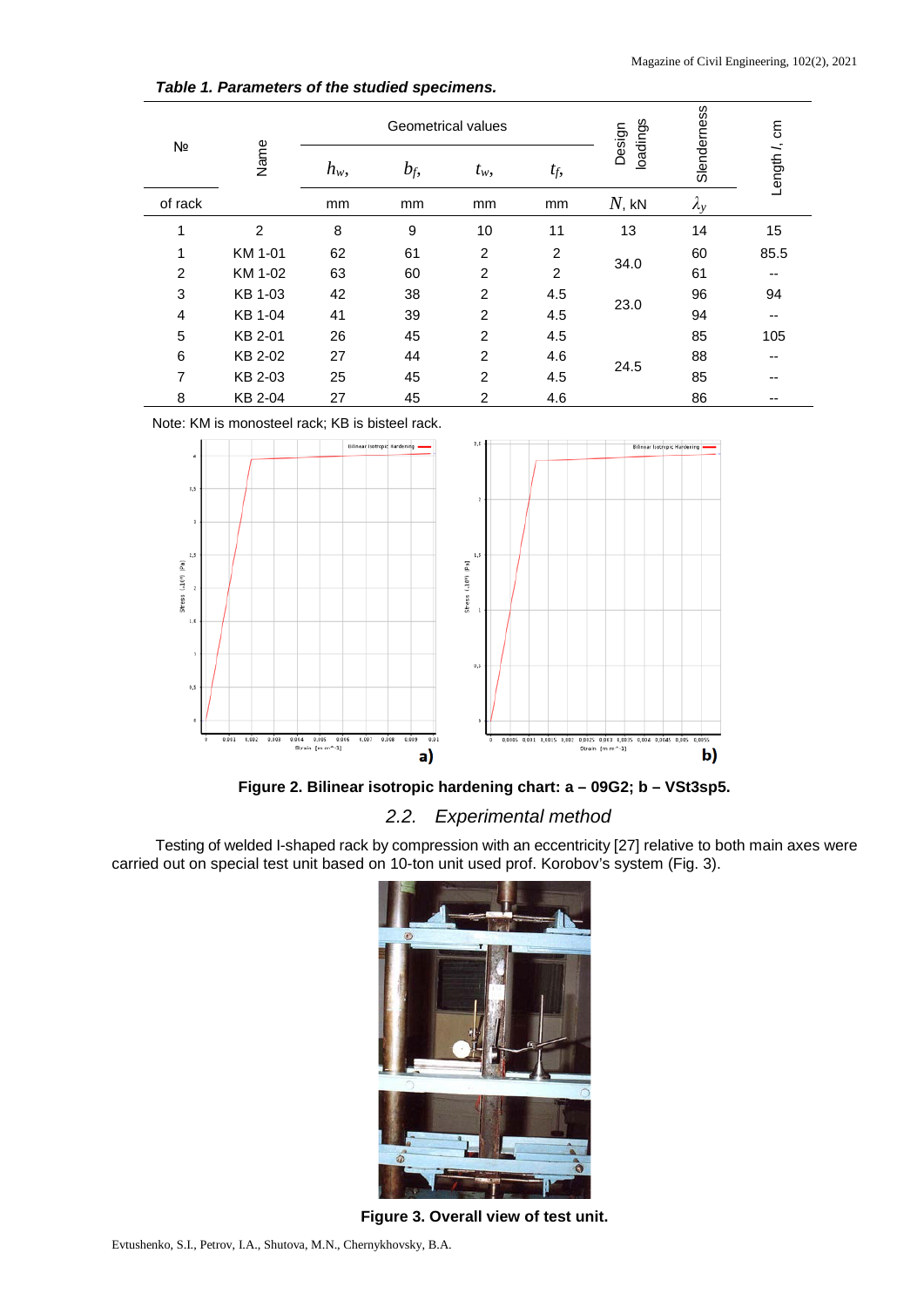The optimal sizes of the experimental bisteel pillar columns were calculated using the multicriteria multiparameter optimization of the cross-sectional dimensions of eccentrically compressed rods, the material of which works in the elastoplastic stage [17].

The following materials were used for the rack:

- − webs of the I-beam profile were made from sheet broadband universal hire of the brand VSt3sp5 (Russian State Standard GOST 27772-88<sup>\*</sup>) with design resistance  $R_{v,w}$  = 235 MPa,
- − flanges of the I-beam profile were made from high-strength steel of the brand 09G2 (Russian State Standard GOST 19282-73<sup>\*</sup>) and 14G2 with design resistance  $R_{v,f}$  = 355 MPa.

The columns were welded by semi-automatic welding in carbon dioxide. To make the shape and dimensions of the posts after welding consistent with the design, a number of measures were taken during their manufacture, which were reduced to compensate for the plastic deformation that develops during welding. These included the following:

- increase in stiffness by means of special fastenings of the elements being welded (use of a conductor);
- application of a rational order of welding.

The ends of the strut elements were milled to obtain a flat supporting surface.

It was made 8 racks of two series. Each series consisted of 4 samples. After manufacturing, each rod was measured in three sections along the length using a caliper. The scatter of measurements was no more than 1.6 %, which made it possible to use all the characteristics.

To obtain a diagram  $\sigma$ – $\varepsilon$  of the material of the shelves and walls, flat samples were made, which were subjected to tension up to fracture. In the elements (wall and shelves) of the H-shaped profile of sheet metal, the samples were oriented in the direction of the greatest compressive stresses in the column. Production of samples and their tensile tests were carried out according to Russian State Standard GOST 1497-84\*.

Testing of all rods for eccentric compression was carried out according to a single method. The full test cycle of each rod in the elastic and elastoplastic stages included the preparatory stage and the test phase. At the preparatory stage, after the final centering, the rod was installed in the supporting devices of the machine with the specified eccentricities of the load application and the measuring devices were mounted.

The eccentricities  $e_x$ ,  $e_y$  of the application of the load were created due to the displacement of the axis of the rack relative to the axes of the loading device of the testing machine. The magnitude and sign of the eccentricities at both ends of the rod were assumed to be the same. After obtaining the specified eccentricity of the load application, eccentric loading was performed by the applied force.

The following measurements were made on the tests:

- − displacement of the center of a bend (ξ,η) in the direction of axes *ОХ* and *ОУ* in the central section of the column (were installed dial indicators with an increment of 0.01 mm);
- − deformation in the middle of the rack using strain gauges with a base of 10 mm and strain gauge station VST-6. The device provided measurement of longitudinal deformations with an accuracy of 1∙10-5 and allowed to define relative deformations up to 2 %;
- − bearing capacity (it was fixed according to indications of a dynamometer).

The tests results are shown on diagram, Fig. 7, denoted by red color.

### *2.3. Finite element modelling method*

Finite element model of rack was calculated by ANSYS software. Authors found that the divergence between the calculation and experimental results for the tested rack in the linearity zone is on average 3.39 % [28]. Computer analysis of the data allows obtaining the results of deformation of an eccentrically compressed column without full-scale experiment.

The model consists of: steel plate with design resistance  $R_{v,w}$  = 235 MPa (web of I-beam); steel plates with design resistance  $R_{y,f}$  = 355 MPa (flange of I-beam); prisms (welded seams); heavy plate (upper plate has a load, lower plate has a fixing surface); constraints by side screws (Fig. 4).

The finite element model consists of tetrahedral (lower and upper plates) and hexahedral (the rest of the model) elements with a minimum size of 1−2 mm near the boundary conditions or contact interaction. For extended and geometrically unchanged sections of the structure, a bias modifier is used, which allows to reduce the number of elements in the model without losing the accuracy of the calculation results (Fig. 5).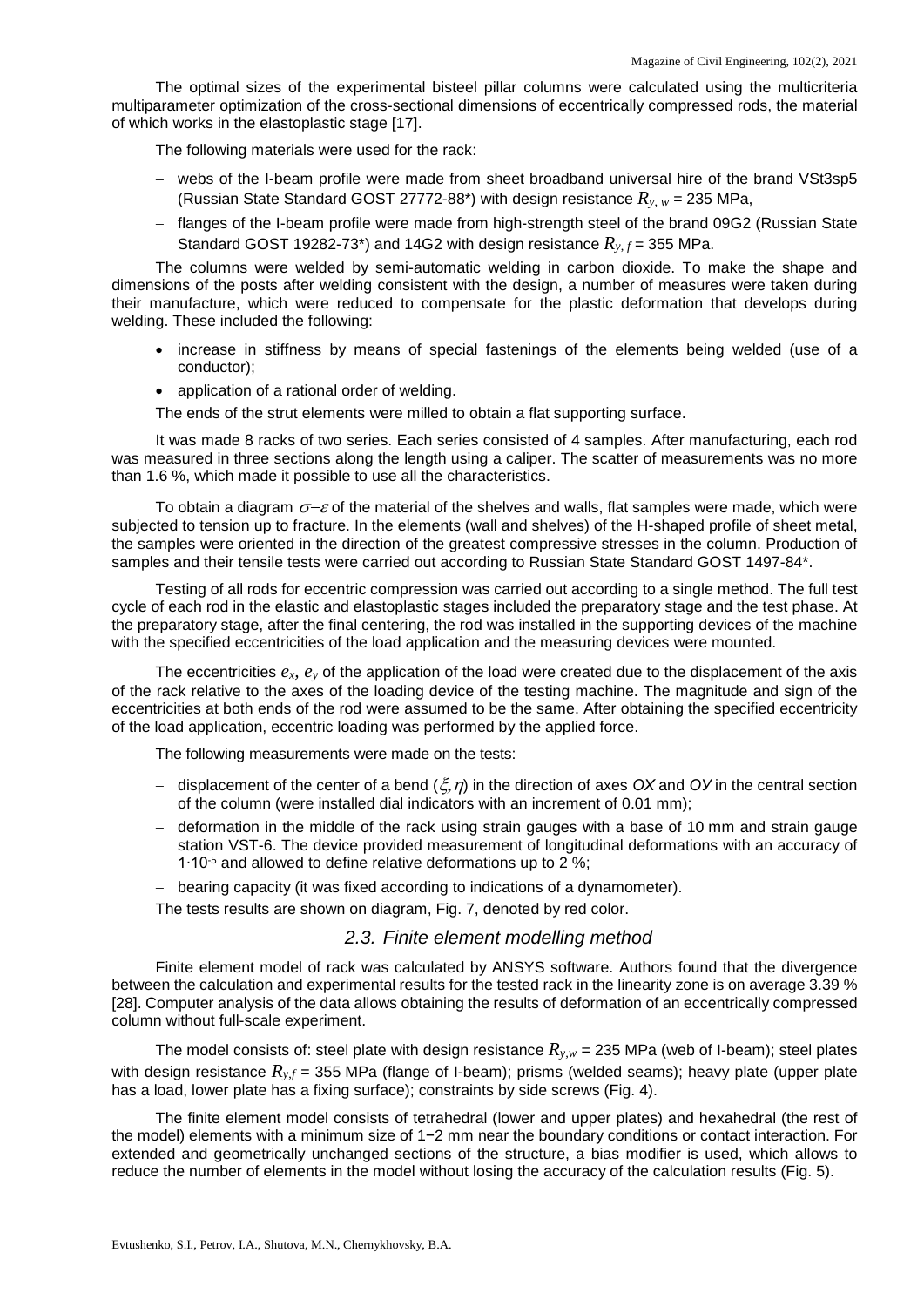**Figure 5. Biased mesh.**



**Figure 4. The design model of I-shape form profiles.**

The calculation was carried out in a nonlinear formulation. Such a statement implies an iterative type of solution. This means that the conditional loading time is divided into substeps, in each of which the load applied to the structure increases sequentially to the nominal value, the design scheme changes due to deformations (geometric non-linearity), and the elastic properties of the material also change when the stresses leave the proportional band (physical nonlinearity).

# *3. Results and Discussion*

The resulting contours of the values of the directional deformations are represented in Fig. 6.



### **Figure 6. Directional deformation: a – in the direction of ax** *Ox***, b – in the direction of ax** *Oy***.**

All results are represented in Table 1 and on the Fig. 7.

### *Table 2. Results of analytical solution, tests and computer simulation.*

| Loading, kN                             | 5     | 10    | 15    | 20    | 25    | 30    | 32    |  |  |  |  |  |
|-----------------------------------------|-------|-------|-------|-------|-------|-------|-------|--|--|--|--|--|
| Deformation in the direction of axis OX |       |       |       |       |       |       |       |  |  |  |  |  |
| Tests results                           | 0.052 | 0.114 | 0.179 | 0.271 | 0.486 | 0.75  | 0.84  |  |  |  |  |  |
| Results of calculation by (1), (2)      | 0.052 | 0.103 | 0.164 | 0.244 | 0.4   | 0.63  | 0.79  |  |  |  |  |  |
| Nonlinear Finite Element Analysis       | 0.051 | 0.102 | 0.154 | 0.206 | 0.257 | 0.308 | -     |  |  |  |  |  |
| Deformation in the direction of axis OY |       |       |       |       |       |       |       |  |  |  |  |  |
| Tests results                           | 0.06  | 0.126 | 0.196 | 0.269 | 0.371 | 0.56  | 0.61  |  |  |  |  |  |
| Results of calculation by (1), (2)      | 0.06  | 0.126 | 0.205 | 0.298 | 0.44  | 0.662 | 0.79  |  |  |  |  |  |
| Nonlinear Finite Element Analysis       | 0.059 | 0.12  | 0.18  | 0.24  | 0.299 | 0.36  | 0.382 |  |  |  |  |  |

Evtushenko, S.I., Petrov, I.A., Shutova, M.N., Chernykhovsky, B.A.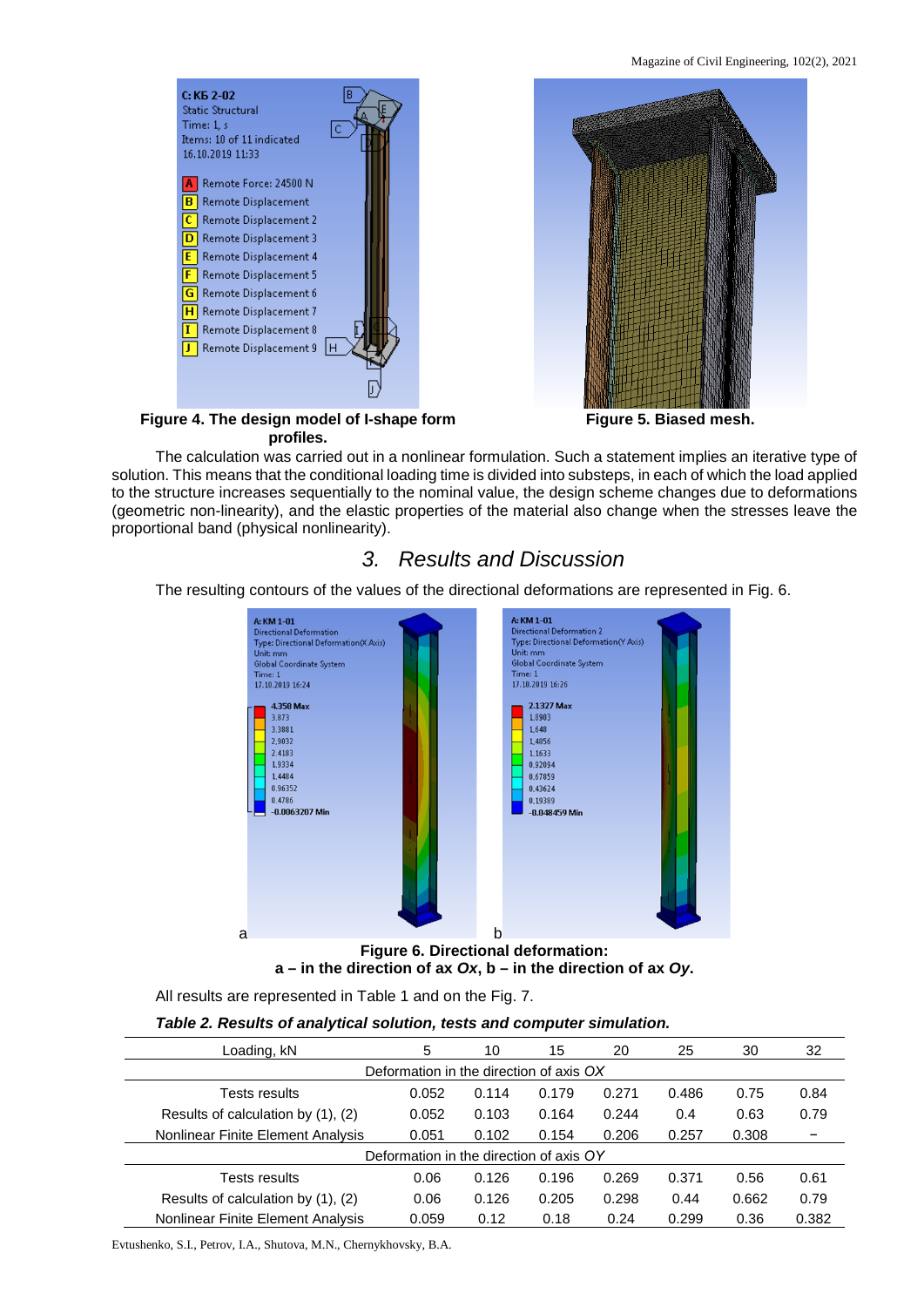

**Figure 7. Diagramms of results: a – diagramm of dependence** *N-ξ* **(in the direction of axis** *ОХ***), b – diagramm of dependence** *N-η* **(in the direction of axis** *ОY***).**

Analytical calculation for formulas (1) and (2) gives the results close to experimental values (the maximum divergence of 15 %), the configuration of schedule of ANSYS simulation results repeats the schedule of experience data, and a divergence of results insignificant (to 9 %). In the analytical calculation, linear displacements in the direction of the main axes of inertia of the cross section and angular displacements relative to the axis of the column were taken into account. Linear deformations are given in the results of the analytical solution. Under the given boundary conditions corresponding to the parameters of the physical model, total angular displacements in the numerical experiment were less than 0.1 degrees. In a physical experiment, torsional strains were not measured [26]. Thus, it is possible to draw a conclusion on adequacy of computer calculation for the solution of a difficult nonlinear problem. Methods for determining bearing capacity were used to optimize the cross-sectional size of thin-walled rods.

The calculation module for determining the bearing capacity was used to solve the problem of multicriteria optimization of the parameters of the cross section of the bisteel column, taking into account geometric and physical nonlinearity. Optimization was carried out at given values of the column length and compressive force, which was applied with eccentricities. The solution to the optimization problem was based on a search method in a uniformly distributed sequence. The following parameters were taken as varied: design resistance of the material, wall and shelf dimensions. Regulatory (local stability of the wall and shelf profiles of the column) and structural limitations (the possibility of using welding equipment in the manufacture of the column) were taken into account. The following criteria were taken as criteria of the objective function: the cross-sectional area of the column, the moment of inertia of the cross-section in the plane of least rigidity, and the manufacturing cost.

Based on the solution of the problem of determining the bearing capacity, a technique is developed for optimizing the cross-sectional dimensions of a composite H-shaped eccentrically compressed welded bisteel columns, taking into account the elastoplastic properties of the material, initial defects and residual stresses in a geometrically and physically nonlinear setting under a given load [29].

## *4. Conclusion*

1. A theoretical and experimental study of the operation of columns of steel of two grades with different yield strengths under static load was carried out. The method for determining the maximum loads makes it possible to rationally select economical sections in the form of a welded I-beam taking into account the required regulatory restrictions.

2. The results of analytical and numerical modeling of the stress-strain state and ultimate loads of the bisteel columns are in satisfactory agreement with the data of experimental studies.

3. The developed technique was used to solve the problem of multi-criteria, multi-parameter optimization of the cross-sectional dimensions of H-shaped columns with a high degree of sampling of the dimensions of the structure.

## *5. Acknowledgements*

The reported study was funded by RFBR, project number 20-38-90056\20.

#### **References**

- 1. Bruneau, M., El-Bahey, S., Fujikura, S., Keller, D. Structural fuses and concrete-filled steel shapes for seismic and multi-hazard resistant design. Bulletin of the New Zealand Society for Earthquake Engineering. 2011. DOI: 10.5459/bnzsee.44.1.45-52
- 2. Bareišis, J., Kleiza, V. Effect of layer geometry and stiffness on the fields of normal stresses in multilayer beams under asymmetric bending. Mechanics of Composite Materials. 2009. DOI: 10.1007/s11029-009-9093-6